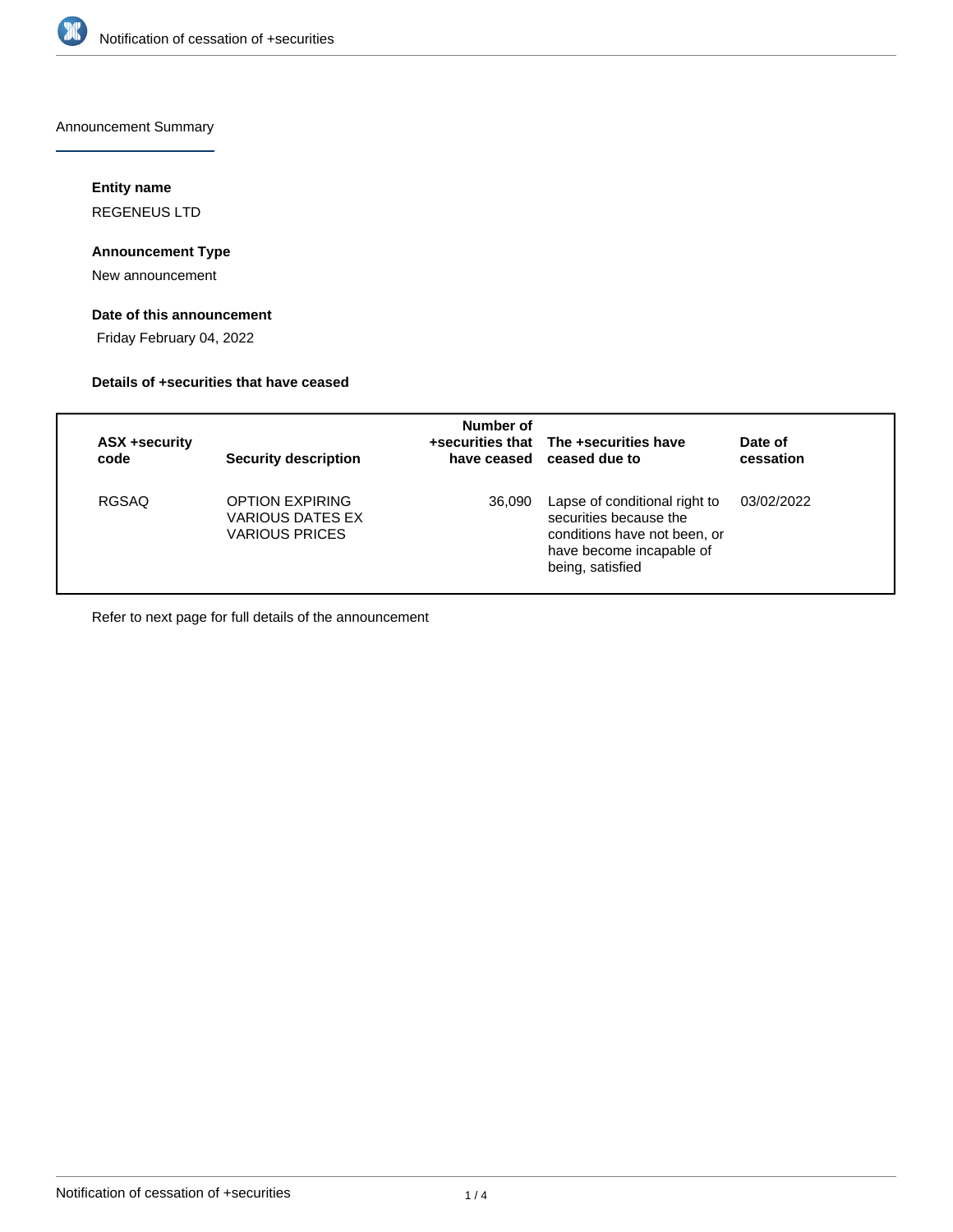

Part 1 - Announcement Details

## **1.1 Name of +Entity**

REGENEUS LTD

We (the entity named above) provide the following information about our issued capital.

**1.2 Registered Number Type**

ABN

**Registration Number** 13127035358

**1.3 ASX issuer code** RGS

#### **1.4 The announcement is** New announcement

# **1.5 Date of this announcement**

4/2/2022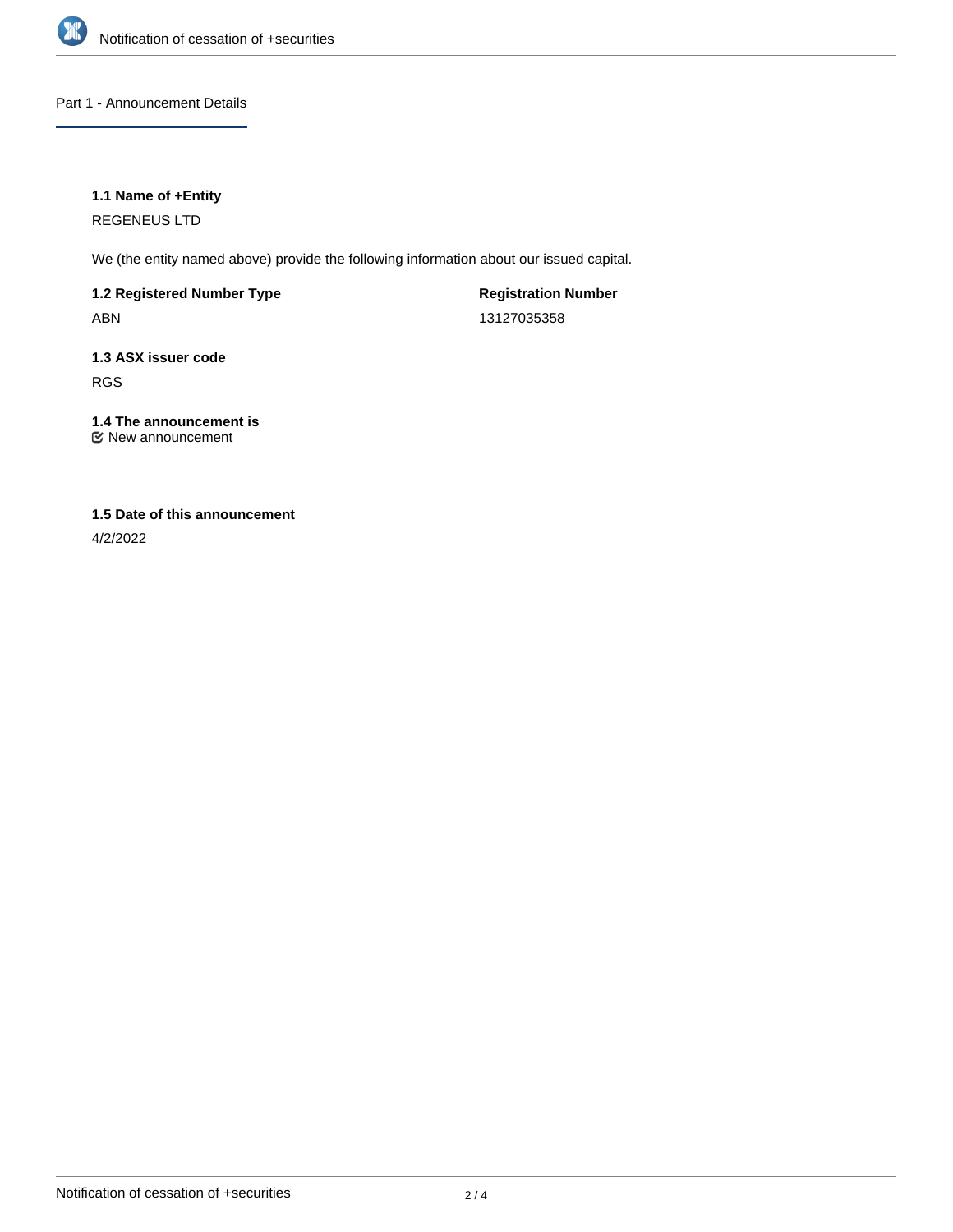

#### Part 2 - Details of +equity securities or +debt securities that have ceased

### **ASX +Security Code and Description**

RGSAQ : OPTION EXPIRING VARIOUS DATES EX VARIOUS PRICES

## **Unquoted +equity securities that have ceased**

**Number of securities that have ceased**

36,090

#### **Reason for cessation**

Lapse of conditional right to securities because the conditions have not been, or have become incapable of being, satisfied

|  | Date of cessation |
|--|-------------------|
|  |                   |

**Is the entity paying any consideration for the cessation?** No

3/2/2022

**Any other information the entity wishes to notify to ASX about the cessation?**